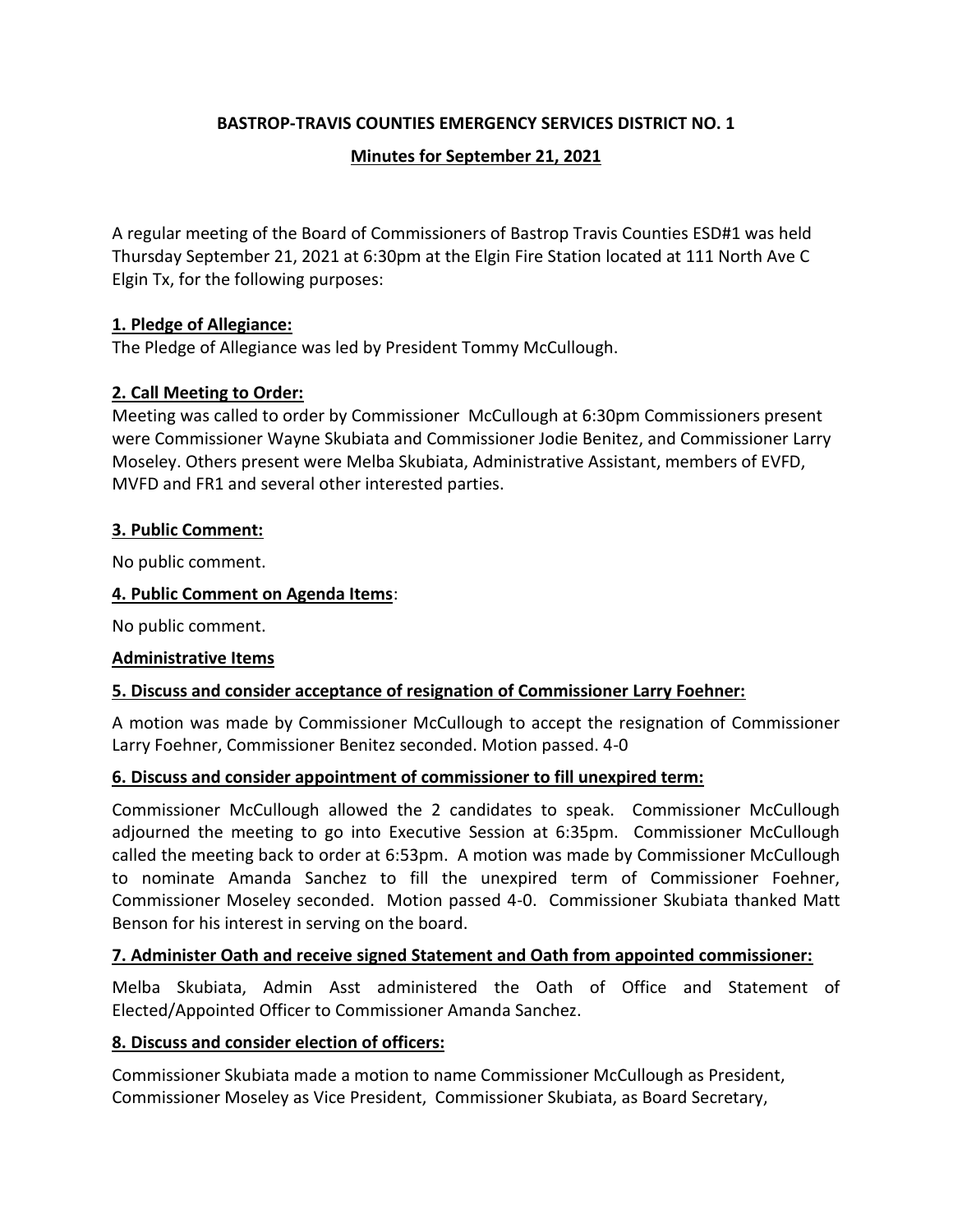Commissioner Benitez as Board Treasurer, and Commissioner Sanchez as Assistant Secretary/Treasurer. Commissioner Benitez seconded. Motion passed 5-0.

## **9. Discuss and consider renewal and update of required Treasurer's bond:**

Discussion to get Commissioner Benitez bonded as Treasurer. Commissioner McCullough made the motion to renew and update the Treasurer's bond for Commissioner Benitez. Commissioner Moseley seconded the motion. Motion passed 5-0.

# **Presentation and Reports**

# **10. Receive monthly report from the Treasurer and consider:**

# **(A). Approval of payment of monthly bills and invoices:**

Report was presented by Commissioner Benitez. Commissioner Skubiata made the motion to accept the report, Commissioner Benitez seconded. Motion passed 5-0.

## **(B.) Approval of monthly financial report:**

Commissioner Benitez gave the monthly financial report. Commissioner McCullough made the motion to accept the monthly financial report, Commissioner Moseley seconded. Motion passed 5-0.

# **(C.) Action regarding amendments to budget for FY 2021:**

Melba Skubiata presented the Budget Amendments for MVFD and FR1. Commissioner Moseley made the motion to accept the Budget amendments as presented, Commissioner Benitez seconded. Motion passes 5-0. See attached.

## **11. Receive monthly report from Elgin Volunteer Fire Department:**

Report given by Chief Henry Hernandez. Report attached.

## **12. Receive monthly report from McDade Volunteer Fire Department:**

Report given by Chief Rey Ramirez. Report attached.

## **13. Receive monthly report from First Responders 1:**

Report given by FR Chris Botello. Report attached.

## **14. Receive monthly commissioner activity reports:**

Melba Skubiata said VFIS would like a meeting set up to discuss the insurance renewal policies. Commissionenr McCullough appointed Commissioner Benitez & Commissioner Skubiata to set up a meeting with VFIS to discuss and review or upgrade all 4 policies with the ESD.

## **Discussion/Action Items**

# **15. Discuss and consider approval of minutes for the August 17, 2021 regular meeting:**

Commissioner Benitez made a motion to accept the minutes as presented, Commissioner McCullough seconded. Motion passed 5-0.

# **16. Discuss and consider implementing policy for FR1 to receive paid quarantine leave related to COVID19:**